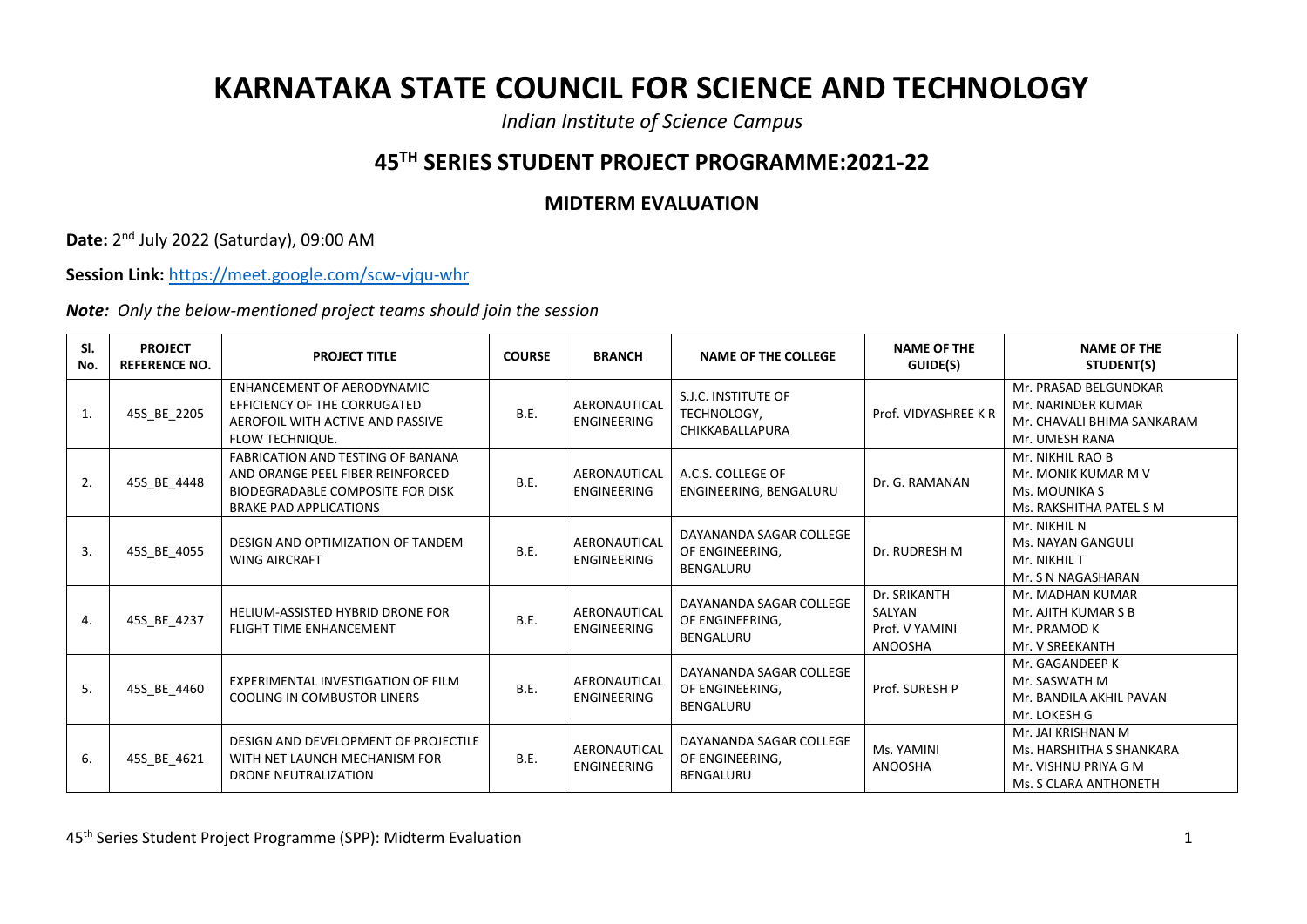| 7.  | 45S BE 0335 | DESIGN OPTIMIZATION AND PROTOTYPING<br>OF ELECTRIC BIKE FRAME WITH<br>CONVENIENT FRONTAL STORAGE UNIT | <b>B.E.</b> | <b>AUTOMOBILE</b><br><b>ENGINEERING</b> | DAYANANDA SAGAR COLLEGE<br>OF ENGINEERING,<br>BENGALURU                   | Dr. S. JENORIS<br><b>MUTHIYA</b>                    | Mr. AAKASH K P<br>Mr. B.R.ROHIT<br>Mr. SUDEEP.V<br>Mr. VENKATESH GOWDA B.S                        |
|-----|-------------|-------------------------------------------------------------------------------------------------------|-------------|-----------------------------------------|---------------------------------------------------------------------------|-----------------------------------------------------|---------------------------------------------------------------------------------------------------|
| 8.  | 45S_BE_4650 | DESIGN AND ANALYSIS OF SODIUM ION<br><b>BATTERY</b>                                                   | <b>B.E.</b> | <b>AUTOMOBILE</b><br>ENGINEERING        | DAYANANDA SAGAR COLLEGE<br>OF ENGINEERING,<br>BENGALURU                   | Dr. JENORIS<br><b>MUTHIYA S</b>                     | Mr. ANSHUL AKARSH<br>Mr. FAZAL UR REHMAN<br>Mr. AKANSH SHARMA<br>Mr. MD ANWAR CHIKLE              |
| 9.  | 45S_BE_3574 | DESIGN, FABRICATION and PERFORMANCE<br>EVALUATION of HYBRID MOTOR CYCLE                               | <b>B.E.</b> | AUTOMOBILE<br><b>ENGINEERING</b>        | THE OXFORD COLLEGE OF<br>ENGINEERING, BENGALURU                           | Dr. RAJU B R<br>Mr. PRADEEP C                       | Mr. TEJA M H<br>Mr. MOHAMMAD WAEIZ AHEMD<br>MANAAM<br>Mr. MAYANK RAJPUT<br>Mr. MOHAMMED IMADUDDIN |
| 10. | 45S_BE_3455 | FABRICATION OF VALVELESS PULSEJET<br><b>ENGINE</b>                                                    | <b>B.E.</b> | AERONAUTICAL<br><b>ENGINEERING</b>      | <b>KARAVALI INSTITUTE OF</b><br>TECHNOLOGY, MANGALURU                     | Dr. RAVINDRA BABU<br>G                              | Ms. DEEKSHITHA<br>Mr. SHREYAS S P<br>Ms. LAKSHMI B S<br>Ms. AISHWARYA KIRAN G K                   |
| 11. | 45S_BE_3461 | VOICE OPERATED COMMAND SYSYTEM FOR<br><b>COCKPIT INSTRUMENT</b>                                       | B.E.        | AERONAUTICAL<br>ENGINEERING             | KARAVALI INSTITUTE OF<br>TECHNOLOGY, MANGALURU                            | Dr. RAVINDRA BABU<br>G<br>Prof. TRIVIKRAM<br>PRABHU | Ms. MONISHA K<br>Mr. SHIVAKUMARA T S<br>Mr. VINAY KUMAR B<br>Ms. B M DEEKSHITHA                   |
| 12. | 45S_BE_3481 | DESIGN AND FABRICATION OF MORPHING<br>ARM DRONE FOR AGRICULTURE MAPPING<br><b>USING GPS</b>           | <b>B.E.</b> | AERONAUTICAL<br><b>ENGINEERING</b>      | KARAVALI INSTITUTE OF<br>TECHNOLOGY, MANGALURU                            | Dr. RAGHU CHAND R                                   | Mr. YATHEESH K N<br>Mr. ARUN M KATWE<br>Ms. CHANDANA D<br>Ms. SOUMYA C M                          |
| 13. | 45S_BE_3560 | VTOL (VERTICAL TAKE OFF AND LANDING)<br><b>QUAD PLANE</b>                                             | <b>B.E.</b> | AERONAUTICAL<br><b>ENGINEERING</b>      | KARAVALI INSTITUTE OF<br>TECHNOLOGY, MANGALURU                            | Dr. RAVINDRA BABU<br>G<br>Mr. NAVEEN P              | Mr. MOHAMMED SHAHEED<br>Mr. SHAHID AFRIDI<br>Mr. SHIEK HAFEEZ<br>Mr. PRUTHVI U S                  |
| 14. | 45S_BE_3580 | HAND GESTURE CONTROLLED DRONE                                                                         | <b>B.E.</b> | AERONAUTICAL<br><b>ENGINEERING</b>      | KARAVALI INSTITUTE OF<br>TECHNOLOGY, MANGALURU                            | Mr. TRIVIKRAM<br>PRABHU<br>Dr. RAVINDRA BABU<br>G   | Mr. SHAIK MOHAMMED FARAZ<br>Mr. PARVEZ AHMED<br>Mr. MOHAMMED FAIZAN<br>Mr. SAEESH RANE            |
| 15. | 45S BE 1572 | <b>FABRICATION AND TESTING OF COMPOSITE</b><br>FROM SUGARCANE BAGASSE AND LDPE<br>FOR SIRI CULTURE    | <b>B.E.</b> | AERONAUTICAL<br><b>ENGINEERING</b>      | MANGALORE INSTITUTE OF<br><b>TECHNOLOGY AND</b><br>ENGINEERING, MOODBIDRI | Mr. VISHWARETHA K<br>R                              | Ms. APEKSHA BASAVARAJ HALAGATTI<br>Ms. NAMRATHA G M<br>Mr. SHARATH<br>Mr. SHIVKUMAR M J           |
| 16. | 45S_BE_2185 | CONCEPTUAL BLADELESS WINDMILL                                                                         | <b>B.E.</b> | AERONAUTICAL<br><b>ENGINEERING</b>      | MANGALORE INSTITUTE OF<br><b>TECHNOLOGY AND</b><br>ENGINEERING, MOODBIDRI | Mr. SUJESH KUMAR                                    | Ms. APOORVA B.R<br>Mr. RAHUL UPADYA R<br>Mr. SUHAS H M                                            |
| 17. | 45S_BE_2887 | AIRBORNE HYBRID POWER GENERATION<br>FOR ELECTRIC VEHICLE CHARGING                                     | <b>B.E.</b> | AERONAUTICAL<br><b>ENGINEERING</b>      | MANGALORE INSTITUTE OF<br><b>TECHNOLOGY AND</b><br>ENGINEERING, MOODBIDRI | Mr. AJITH KUMAR<br>Mr. VISHWARETHA K<br>R           | Mr. ROLAND FERNANDES<br>Mr. SHIVA PRASAD K A<br>Mr. PRAMOD NARAGUND<br>Mr. AHMED RIZA AHNAF       |

45th Series Student Project Programme (SPP): Midterm Evaluation 2